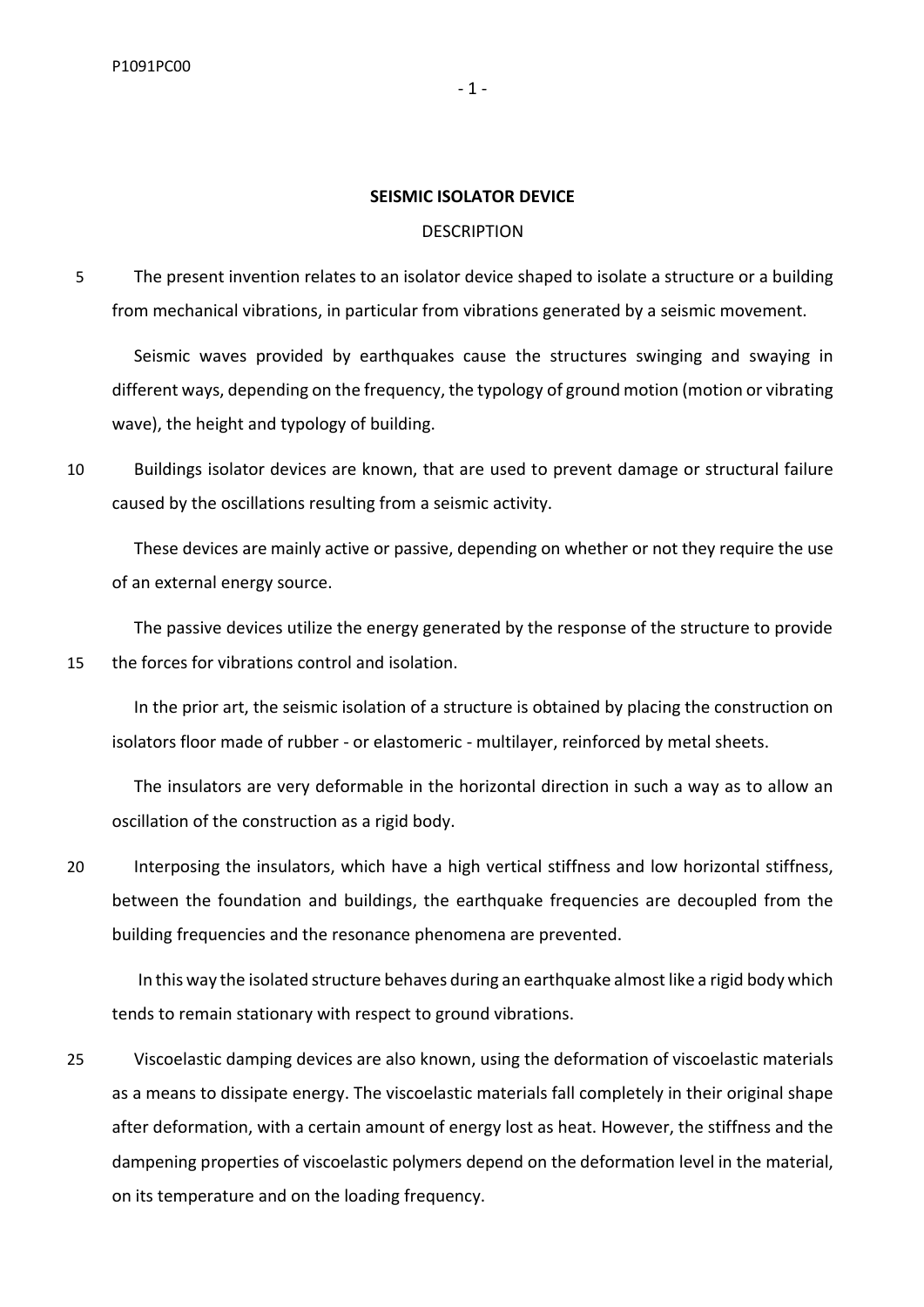- 2 -

A disadvantage of the known devices is that they must be designed in such a way as to present a fundamental period of oscillation exceeding that of the non-isolated structure. Therefore, such devices involve high engineering costs.

A further disadvantage is that the prior art devices require a significant relative movement 5 between the parts, to operate correctly.

A still further disadvantage is due to the fact that the elastomeric materials are subject to aging phenomena and viscous deformation ("creep") which change the chemical and physical properties over time. Frequent maintenance operations are therefore needed that affect the cost of the installed equipment.

10 Therefore, the technical problem posed and solved by the present invention is to provide a seismic isolator device that allows to overcome the drawbacks mentioned above with reference to prior art.

This problem is solved by an isolator device according to claim 1. Preferred features of the present invention are shown in the dependent claims.

15 Advantageously, the object of the present invention allows to optimize the insulating properties of the device by means of the possibility to adapt the mechanical properties of the deformable layer - through a variation of the lattice and of the material -to those of the structure to be insulated.

A further advantage of the device object of the present invention resides in the fact that it 20 can be designed to have a total, or almost total, isolation capacity in respect of vibrations induced by shear waves. The isolation provided by said device in respect of the shear waves is in fact almost total at a shear modulus of the device approximately equal to zero; it is instead partial at a tangential elastic modulus of some order lower than the volumetric compressibility modulus, although different from zero.

25 The seismic isolator devices of prior art made of rubber and metal sheets are not able to reach the shear modulus close to the zero and, simultaneously, sufficiently high value of volumetric compressibility modulus, which makes these devices not particularly suitable for the isolation of seismic highly deformable structures and buildings, which are equipped with particularly high values of fundamental vibration periods.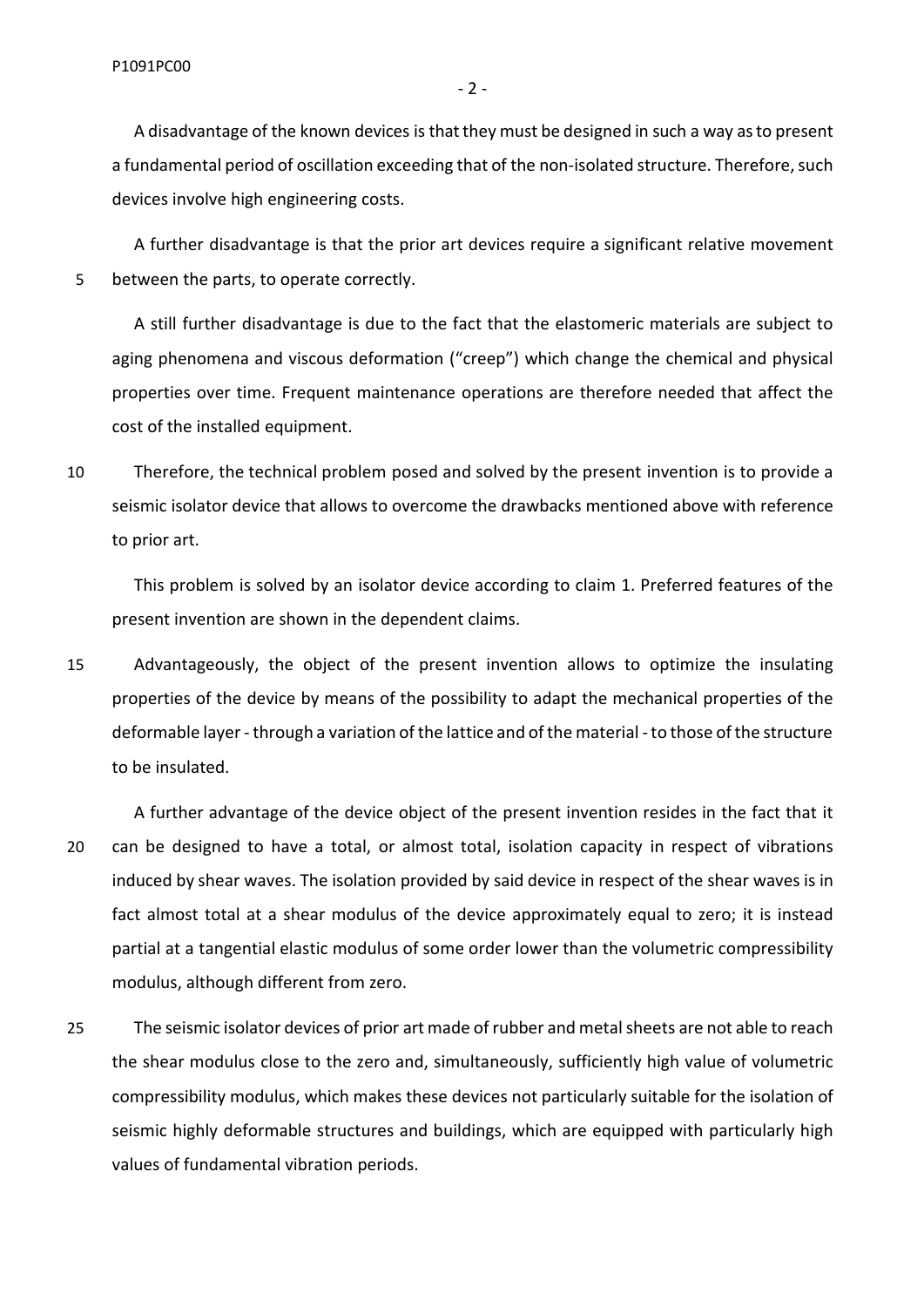A still further advantage is the possibility of increasing the duration of the life cycle of the device, for example by varying the material of the deformable layer, without changing the elastic properties of the device, which are related to the lattice structure of the deformable layer.

Still, advantageously, the object of the present invention enables a measurement and a 5 dynamic adjustment of the properties of the deformable material thus increasing the insulation effectiveness.

Other advantages, features and the modes of employ of the present invention will become evident from the following detailed description of some embodiments, given by way of example and not limitative purpose.

10 The present invention will be now described, for illustrative but not limitative purposes, according to its preferred embodiments, with particular reference to the Figures of the accompanying drawings, in which:

Figure 1a shows a first schematic front view of a layered structure of an embodiment of the isolator device according to the present invention;

15 Figure 1b shows the structure of Figure 1a in a deformed shape;

Figure 2 shows a perspective view of a unit cell (a) and of a primitive cell (b) of the lattice of Figure 1a;

Figure 3 shows a comparison graph between the loading curves  $\tau/Y$  relating to the object according to the invention and a prior art device;

20 Figure 4 shows a comparison graph between the loading curves  $\sigma/\varepsilon$  relating to the object according to the invention and a prior art device;

Figure 5 shows a comparison graph between curves relating to the prior art simulations; and

Figure 6 shows a pentamode (a), simple cubic (b), BCC (c), Octet truss (d) and Tetrakaidecahedron primitive cell.

25 Referring to Figures 1a and 1b, it can be observed that in a preferred embodiment of the seismic isolator device according to the present invention comprises a layered structure 100 and is shaped to be positioned at the base of a building to absorb a vibration resulting from a seismic movement. The stratiform structure has an intermediate layer 12 made of an at least partially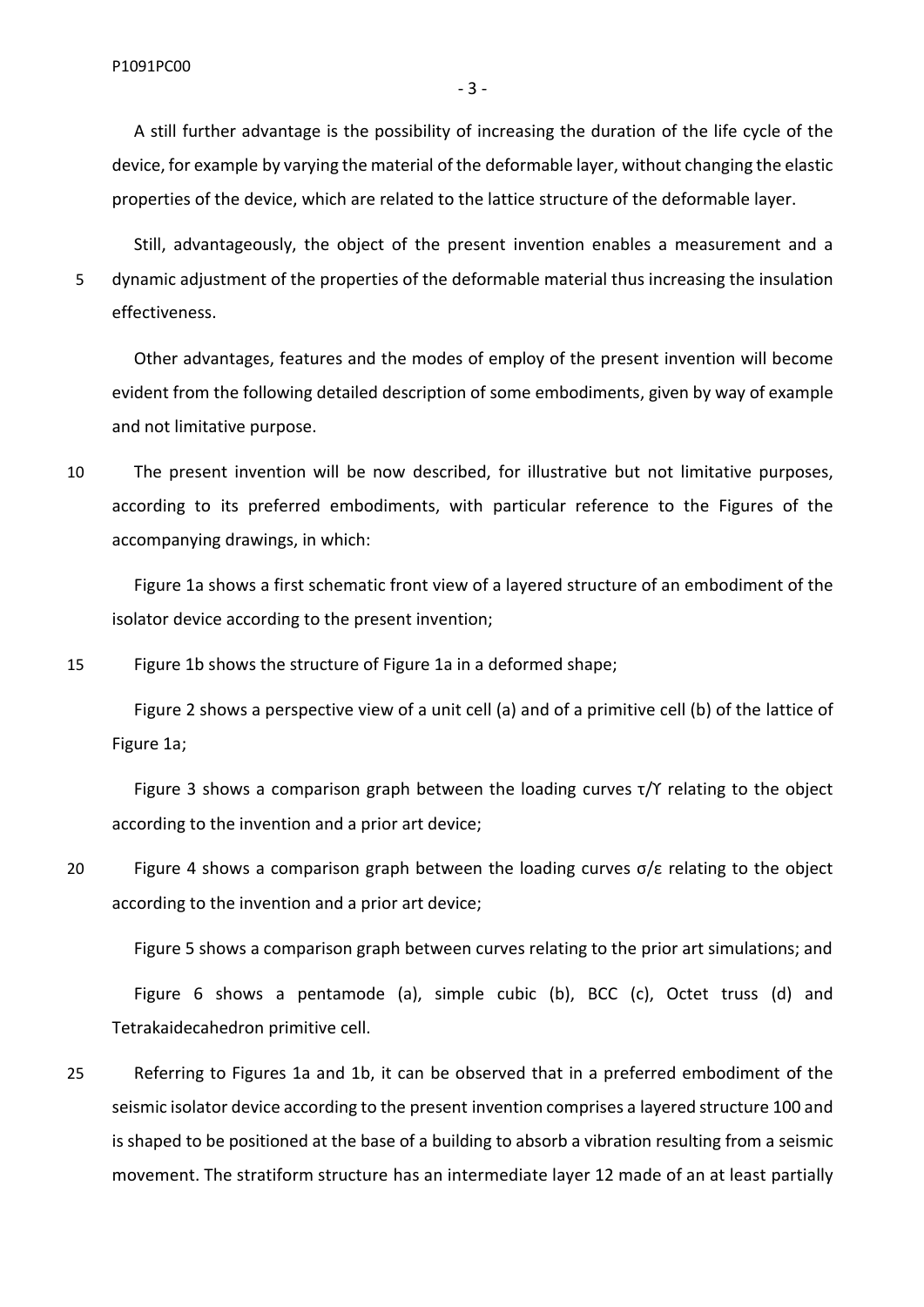deformable material of pentamode type. The intermediate layer is between an upper laminar element 11 and a lower laminar element 13 made of a rigid material, for example a metallic material such as steel.

Advantageously, the pentamode materials are reticular materials having adjustable 5 compression and shear elastic modulus, in function of the dimensions of the membranes and of the nodes and of the mechanical properties of the materials used. The pentamode fall within the field of metamaterials and are formed from structural patterns of periodic type at different scales, optionally combinable with concentrated masses and/or matrix materials. The pentamode materials exhibit unconventional mechanical properties, which are closely related

- 10 to the geometrical characteristics of the structural grids that compose them and only in a minor part are related to the nature of the materials used. Such properties include, for example relationships between resistance (or stiffness) and weight of "extreme" type (i.e. with very soft deformation modes and ways of very rigid deformation); excellent deformation resilience; auxetic behaviour (characterized by Poisson coefficients less than zero); almost total insulation
- 15 from vibrations capacity at certain frequency ranges ("band-gap" materials); capacity of acoustic isolation and re-direction of the mechanical vibrations; mass and stiffness actual density near zero or less than zero in the dynamic field; negative indices of refraction; functioning as acoustic superlens and/or for the local confinement of mechanical waves.

The pentamode materials are also known as "extreme materials". This definition has been 20 established to comprise a variety of composite materials, periodic lattices, structural foams, cellular materials, which simultaneously show very "soft" and very "rigid" deformation modes. Extreme materials are identified as unimode, bimode, trimode, quadrimode or pentamode, in relation to the number of soft mode they have.

In particular, the pentamode lattices have five "soft" modes and just one "rigid" mode. The 25 latter coincides with the volumetric deformation mode of the material (so-called "spherical" deformation).

A pentamode material therefore has a very high volumetric elastic modulus and tangential elastic modules value substantially null or about zero.

They are solid materials that have a mechanical behaviour very similar to that of the fluid 30 materials (i.e. low compressibility and high shear deformability).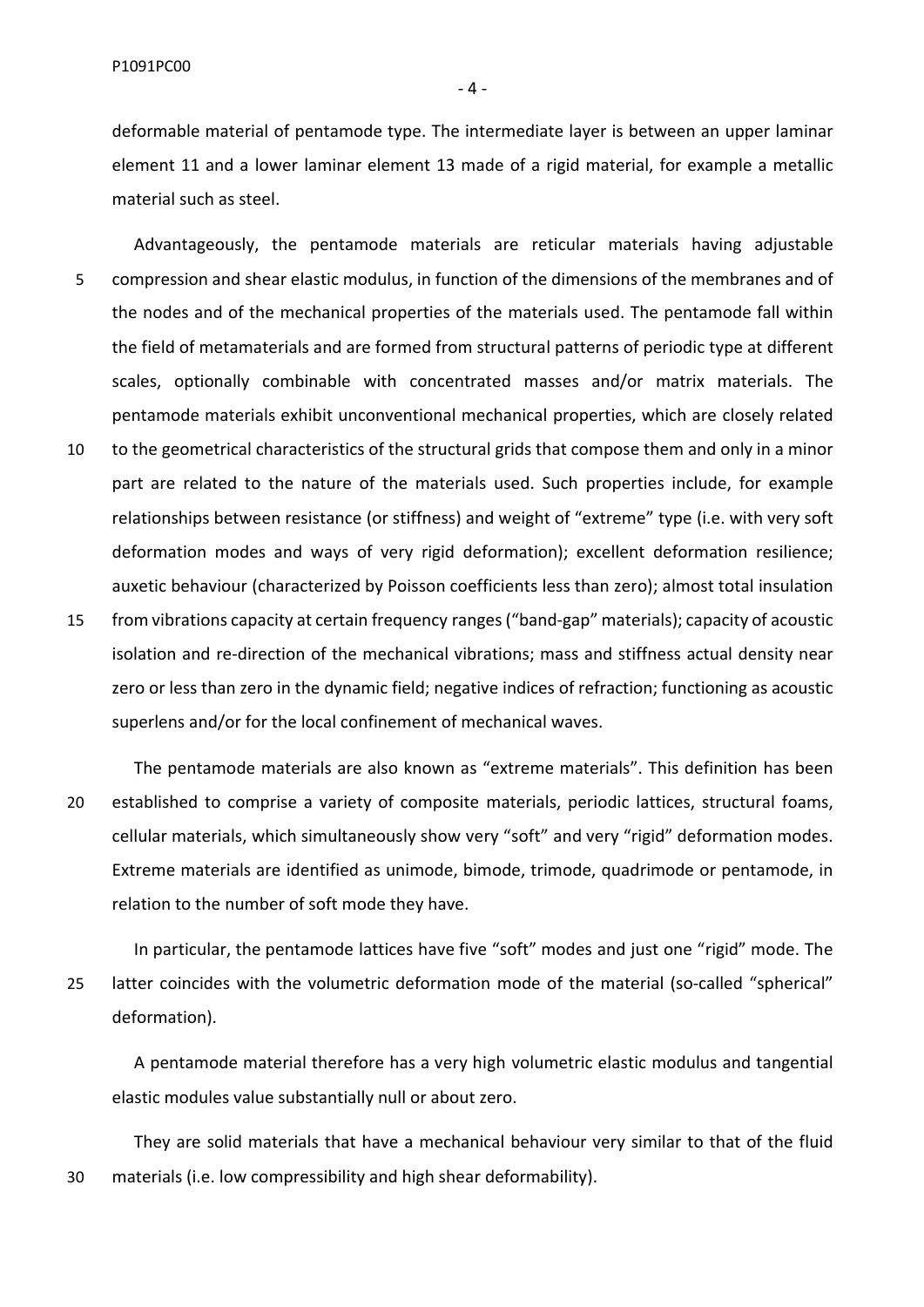A recent study (A.N. Norris, Mechanics of elastic networks. Proceedings of the Royal Society of London A, 470, 20140522, 2014) discloses an approach from discrete to continuous for the estimation of elastic moduli of various periodic lattice structures, including unit cells of pentamode type materials, simple cubic crystal cells, a body-centred cubic crystal cells (BCC),

- 5 "octet truss" cells and tetrakaidecahedron geometry cells. The main results obtained in this study, are briefly disclosed below with reference to the general case of a periodic lattice of the d-dimensions space. The primitive cell of that lattice, defined as the smallest volume that generates the lattice through the tessellation of the space (set of adjacent identical polyhedra that completely cover the three-dimensional space), is composed of a polyhedron built around
- 10 a central node, and includes a Z number of closed nodes (border) connected to the central node through solid members (or rods). The symbol V is utilized to denote the volume occupied by that cell. With reference to the above typology of unit cells examined, the effective elasticity tensor of the lattice (mesoscopic scale) is provided with cubic symmetry, being characterized by only three stiffness coefficients, independent to each other (coefficients  $C_{11}$ ,  $C_{12}$  and  $C_{44}$ , according 15 to the Voigt notation).

The axial and bending deformations of the lattice members are respectively defined as follows:

$$
M_{i} = \int_{0}^{R_{i}} \frac{dx}{E_{i}A_{i}}
$$
  

$$
N_{i} = \int_{0}^{R_{i}} \frac{x^{2}dx}{E_{i}I_{i}}
$$
 (1)

wherein: x is an abscissa introduced along the longitudinal development of the generic member, 20 with origin into the confluence node of the members within the unit cell;  $R_i$ ,  $E_i$ ,  $A_i$  and  $I_i$  are respectively the length, the Young modulus, the area of the cross section and the inertial moment of the cross section of the i<sup>th</sup> rod, which assumes with polar symmetry ( $i = 1, ..., Z$ ). Neglecting the forces generated in the members as a result of the nodes deformation and following the approach from discrete to continuum suggested by Norris' work, it is easy to arrive 25 to the results presented in Table I (wherein some unit cells are summarized and mechanical properties of alternative embodiments of reticular materials).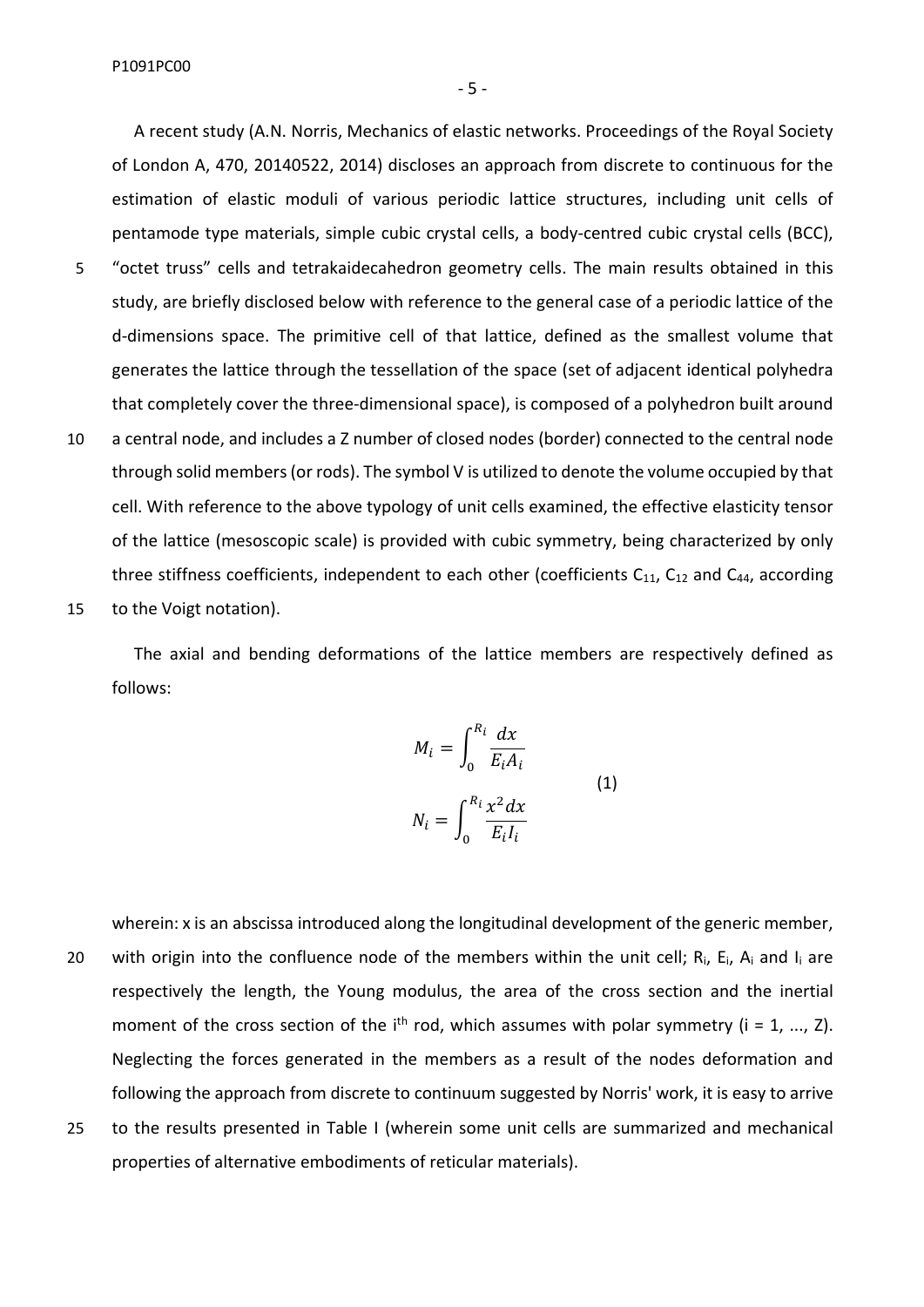In particular,  $K = (C_{11} + 2C_{12})/3$  denotes the volumetric compressibility module (or volume elastic modulus);  $G = \mu_1 = C_{44}$  denotes the main elastic modulus (or shear modulus) and  $\mu_2 =$  $(C_{11} - C_{12})/2$  denotes a second modulus of tangential elasticity of the lattice.

All lattices examined in Table I, with the exception of that corresponding to the case with  $Z =$ 5 14 (tetrakaidecahedron cells lattice), are characterized by members identical between each other, i.e. which are equipped by equal values of the quantities  $R_i$ ,  $M_i$ , and  $N_i$ , in the following denoted, respectively, by symbols  $R$ ,  $M \in N$ . The tetrakaidecahedron cell derives from the union of a simple cubic cell with sides of length  $a ( Z = 6 )$  - composed by members identical between each other having length  $R_1 = \sqrt{2}a$  and deformability  $M_1$  e  $N_1$  - and a cell BCC ( $Z = 8$ ) 10 truncated by a regular octahedron having edges with length  $a$  - made up by members having

identical length  $R_2 = \sqrt{\frac{3}{2}}$  $\frac{3}{2}a$  and deformability  $M_2$  e  $N_2$ .

The limit behaviour of the lattice dominated by the extensional deformation (or "stretchdominated regime") is characterized by flexural deformation tending to infinity ( $N_i \rightarrow \infty$ ), i.e. flexural stiffness negligible compared to the extensional stiffness.

15 At this regime, it is possible to deduce from the results reported in Table II below (which shows the geometrical properties of an intermediate pentamode layer of alternative embodiments of the insulator device according to the invention) that the pentamode lattice  $(Z = 4)$  has both the shear elastic moduli null  $(G = \mu_2 = 0)$  and only the volume module K different from zero. Said regime corresponds in fact to the theoretical pentamode behaviour 20 disclosed above, with 5 soft deformation modes and only one rigid deformation mode (the deformation mode with material volume variation or spherical deformation mode).

This mechanical behaviour is quite similar to that of the fluid materials with almost null viscosity, which justifies the definition of "fluid" material of "solid" typology (or "solid-water"), which is often associated to pentamode lattice.

25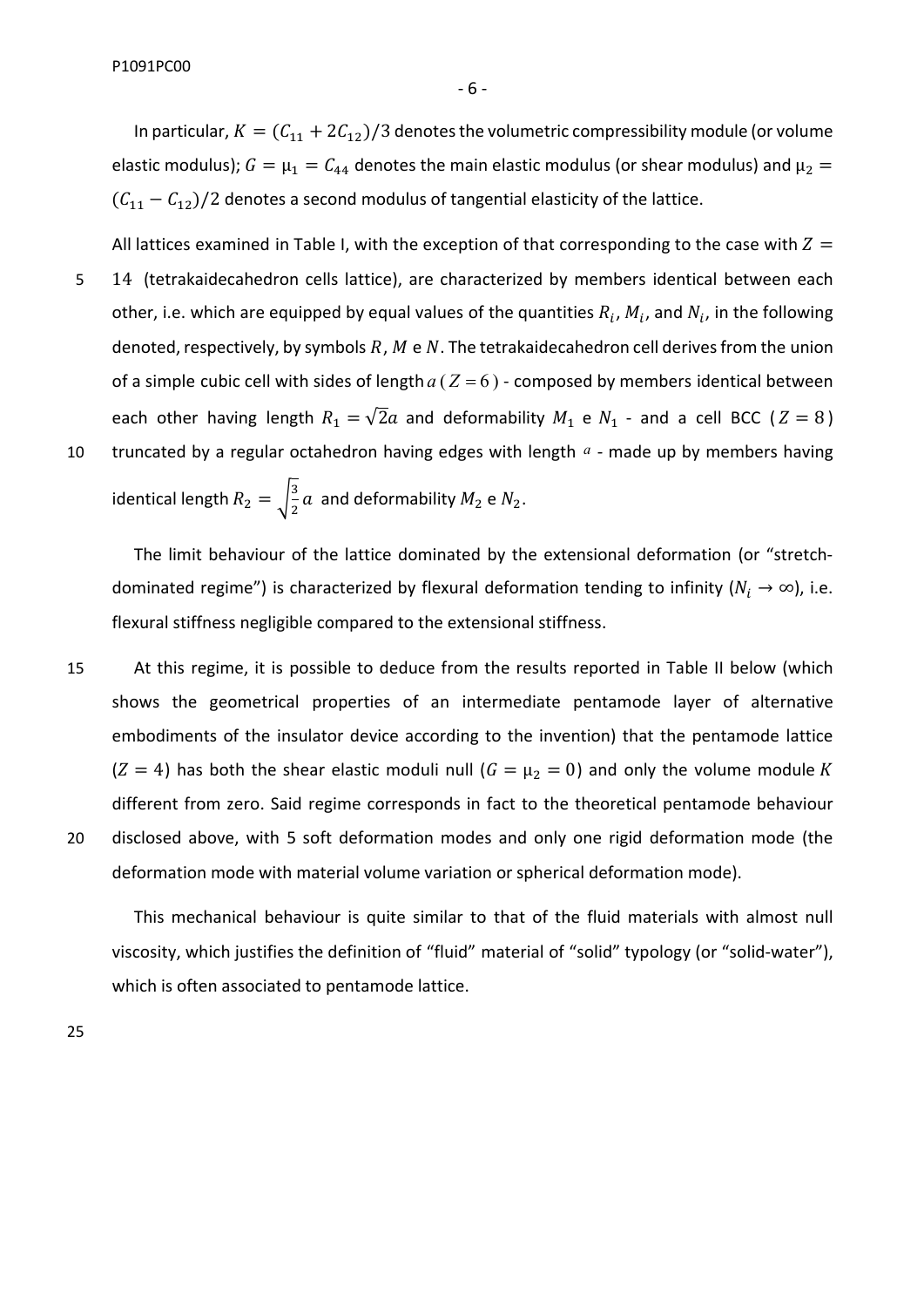P1091PC00

| Primitive<br>cell                                  | K                                                                                                                         | G/K                         | $\mu_2/$                                                                                                                                                                                                                                                                                                            | $\bar{V}$                 |
|----------------------------------------------------|---------------------------------------------------------------------------------------------------------------------------|-----------------------------|---------------------------------------------------------------------------------------------------------------------------------------------------------------------------------------------------------------------------------------------------------------------------------------------------------------------|---------------------------|
| Pentamode<br>$(Z=4)$<br>Figure 6a                  | $4R^2$<br>$\overline{9MV}$                                                                                                | 9M<br>$4M + 2N$             | 3M<br>$\overline{2N}$                                                                                                                                                                                                                                                                                               | $\frac{64}{3\sqrt{3}}R^3$ |
| Simple Cubic<br>$(Z=6)$<br>Figure 6b               | $2R^2$<br>3MV                                                                                                             | 3M<br>2N                    | $^{3}/_{2}$                                                                                                                                                                                                                                                                                                         | $8R^3$                    |
| <b>BCC</b><br>$(Z=8)$<br>Figure 6c                 | $8R^2$<br>$\overline{9MV}$                                                                                                | $1+\frac{M}{2N}$            | 3M<br>$\overline{2N}$                                                                                                                                                                                                                                                                                               | $\frac{32}{3\sqrt{3}}R^3$ |
| "Octet<br>truss"<br>$(Z=12)$<br>Figure 6d          | $4R^2$<br>$\overline{3MV}$                                                                                                | $\frac{3}{4}+\frac{3M}{4N}$ | $\frac{3}{8} + \frac{9M}{8N}$                                                                                                                                                                                                                                                                                       | $4\sqrt{2}R^3$            |
| Tetrakaideca<br>hedron<br>$(Z=14)$<br>Figure<br>6e | $\frac{1}{9V}\left[\frac{6R_1^2}{M_1}+\frac{8R_2^2}{M_2}\right]$ $\frac{3}{2}\frac{1/_{M_1}+1/_{N_2}}{1/_{M_1}+1/_{M_2}}$ |                             | $\frac{\frac{1}{N_2+2}}{\frac{2(1_{M_2}+1_{M_2})}{\frac{2(1_{M_1}+1_{M_2})}{\frac{2(1_{M_2}+1_{M_2})}{\frac{2(1_{M_1}+1_{M_2})}{\frac{2(1_{M_1}+1_{M_2})}{\frac{2(1_{M_1}+1_{M_2})}{\frac{2(1_{M_1}+1_{M_2})}{\frac{2(1_{M_1}+1_{M_2})}{\frac{2(1_{M_1}+1_{M_2})}{\frac{2(1_{M_1}+1_{M_2})}{\frac{2(1_{M_1}+1_{M_2$ | $8\sqrt{2}a^3$            |

Table I

The isolator device according to the present invention comprises an intermediate layer 12 at least partially deformable, or a layer of material that is deformable, in particular, to absorb shear

5 forces. In particular, the pentamode material used is shaped like a lattice comprising a plurality of unit cells 45, optionally formed as a face centred cubic crystal, as shown in Figure 2 (a). It is still possible to provide other embodiments having other pentamode geometries, realizing, in a very arbitrary manner, lattices having a number of members directioned in the generic node equal to d+1, where d is the spatial dimension of the device (d=3 in the case of three-dimensional

10 devices; d=2 in the case of two-dimensional devices).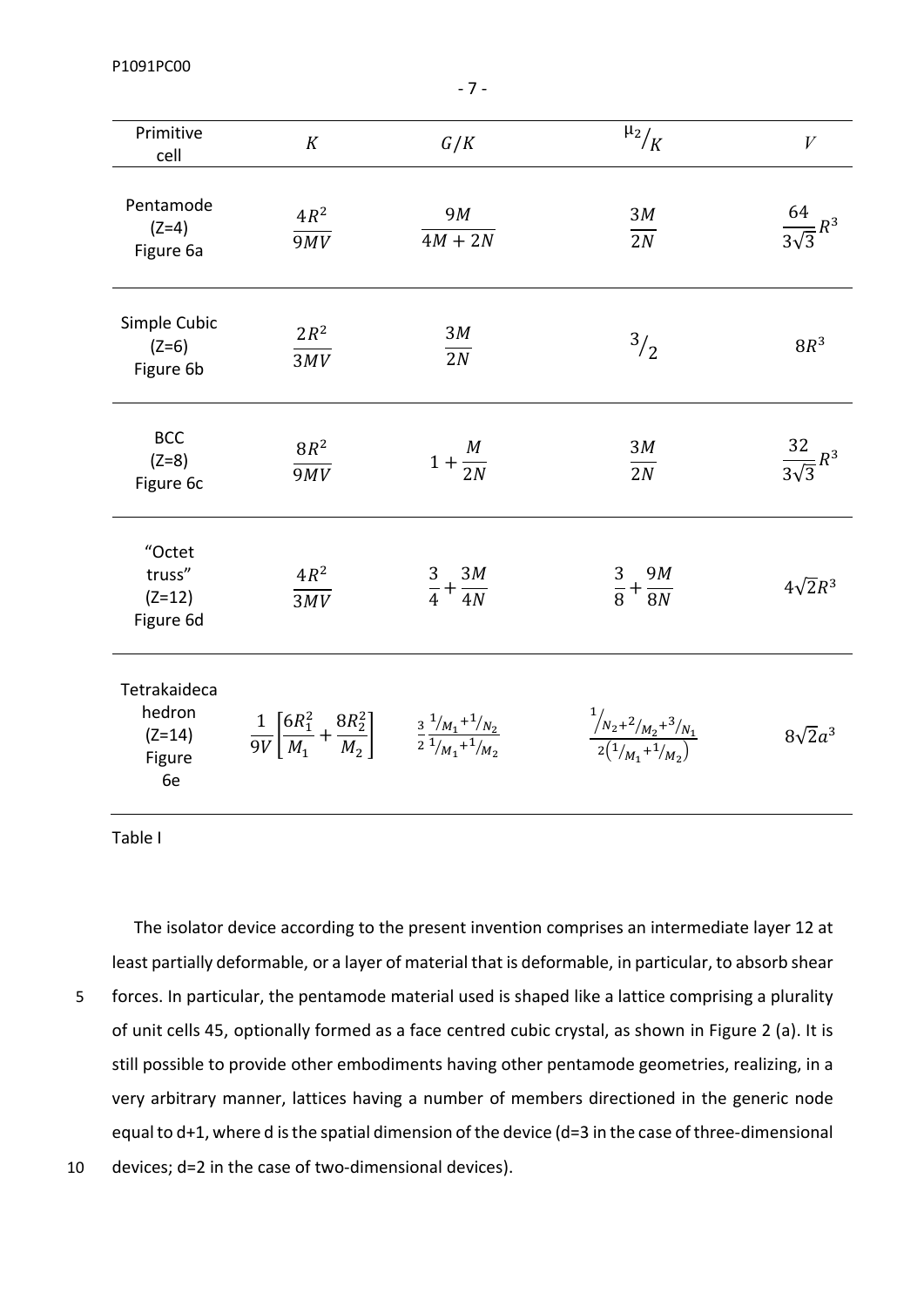Preferably, each unit cell comprises four primitive cells tessellated to each other, or adjacent. As shown in Figure 2 (b), a primitive cell includes four members 14 (Z=4), optionally positioned according to a tetrahedral structure. Therefore, by tesselling four primitive cells, a unit cell is obtained which contains a total of 16 members.

5 As shown in Figure 2(b), the preferred embodiment of the device according to the present invention provides a unit cell having a face-centred cubic crystal shape, with a side length a and members (14) having equal length R.

In particular, the length R of the members is related to the dimension a (i.e. the so-called "constant") characteristic of the lattice, through the following relation:

$$
R = \frac{\sqrt{3}a}{4} \tag{2}
$$

10 In particular, as shown in Figures 2(a) and 2(b), the members 14 of the unit cell 45 are shaped as an oblong element with variable diameter, for example the shape of each members comprises two truncated cones joined together at the base having greater diameter.

In the present example each member is symmetric with respect to its centreline portion. In the preferred embodiment, each member has a maximum diameter D at the center line and a 15 minimum diameter d at each end.

In alternative embodiments, the membes 14 can have lengths and shapes different from each other.

The considerations which follow refer to pentamode lattices generated through tessellation of unit cells of the type illustrated in Figure 2(a).

20 The conclusions below can, however, be easily generalized to any other type of pentamode lattice, which has members with different characteristics dimensions at the middle and at the ends.

In the present example, in the cell of Figure 2(b), the variation law of the radius r of the generic straight section of a member 14 with the abscissa x is the following

$$
r(x) = r_{min} + \left(\frac{r_{max} - r_{min}}{R/2}\right)x, \ \ 0 \le x < \frac{R}{2} \tag{3}
$$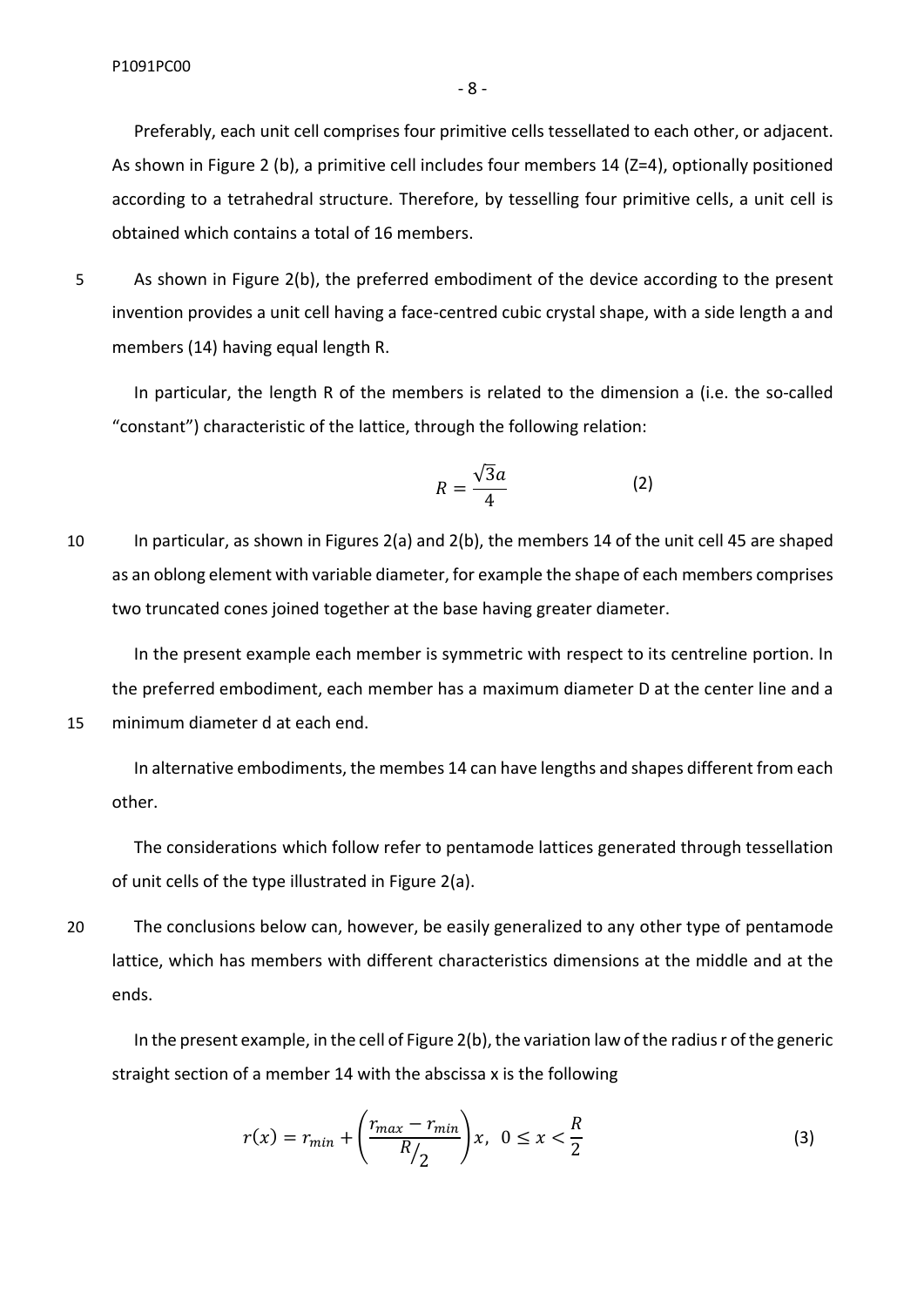$$
\textbf{-9-}
$$

$$
r(x) = r_{max} - \left(\frac{r_{max} - r_{min}}{R/2}\right) \left(x - \frac{R}{2}\right), \ \frac{R}{2} \le x \le R \tag{3}
$$

wherein  $r_{min}$  = d/2 and  $r_{max}$  = D/2.

Using the above mentioned expression, and taking into account that the current cross section of the generic member has area and moment of inertia, respectively, equal to:

$$
A(x) = \pi [r(x)]^2 \text{ and } I(x) = \pi \frac{[r(x)]^4}{4},
$$

5 the following expressions of axial and bending deformation of the generic oblong member, are obtained:

$$
M = \frac{R}{\pi E r_{max} r_{min}}
$$
  
\n
$$
N = \frac{R^3 (2r_{max}^2 + r_{max} r_{min} + r_{min}^2)}{3\pi E r_{max}^3 r_{min}^3}
$$
\n(4)

Wherein E denotes the Young's modulus of the material of the member 14. Using the expressions of M and N in the expressions of K and G/K ratio given in Table I (with Z=4):

$$
K = \frac{4R^2}{9VM} = \frac{\text{mEdD}}{64\sqrt{3}R^2},\tag{5}
$$

$$
G = \frac{9\sqrt{3}\pi (dD)^3 E}{768(dDR)^2 + 512(d^2 + 2D^2 + dD)R^4}
$$
 (6)

$$
\frac{G}{K} = \left[\frac{4}{9} + \frac{8(2D + dD + d^2)R^2}{27d^2D^2}\right]^{-1}
$$
\n(7)

10 In a further study carried out in the prior art (M. Kadic, et al. On the practicability of pentamode mechanical metamaterials. Applied Physics Letters, 100, 191901, 2012) a numerical estimate of G/K ratio was evaluated using data collections obtained by means of finite element numerical simulations of the deformation of pentamode lattices under hydrostatic pressure and pure shear stress.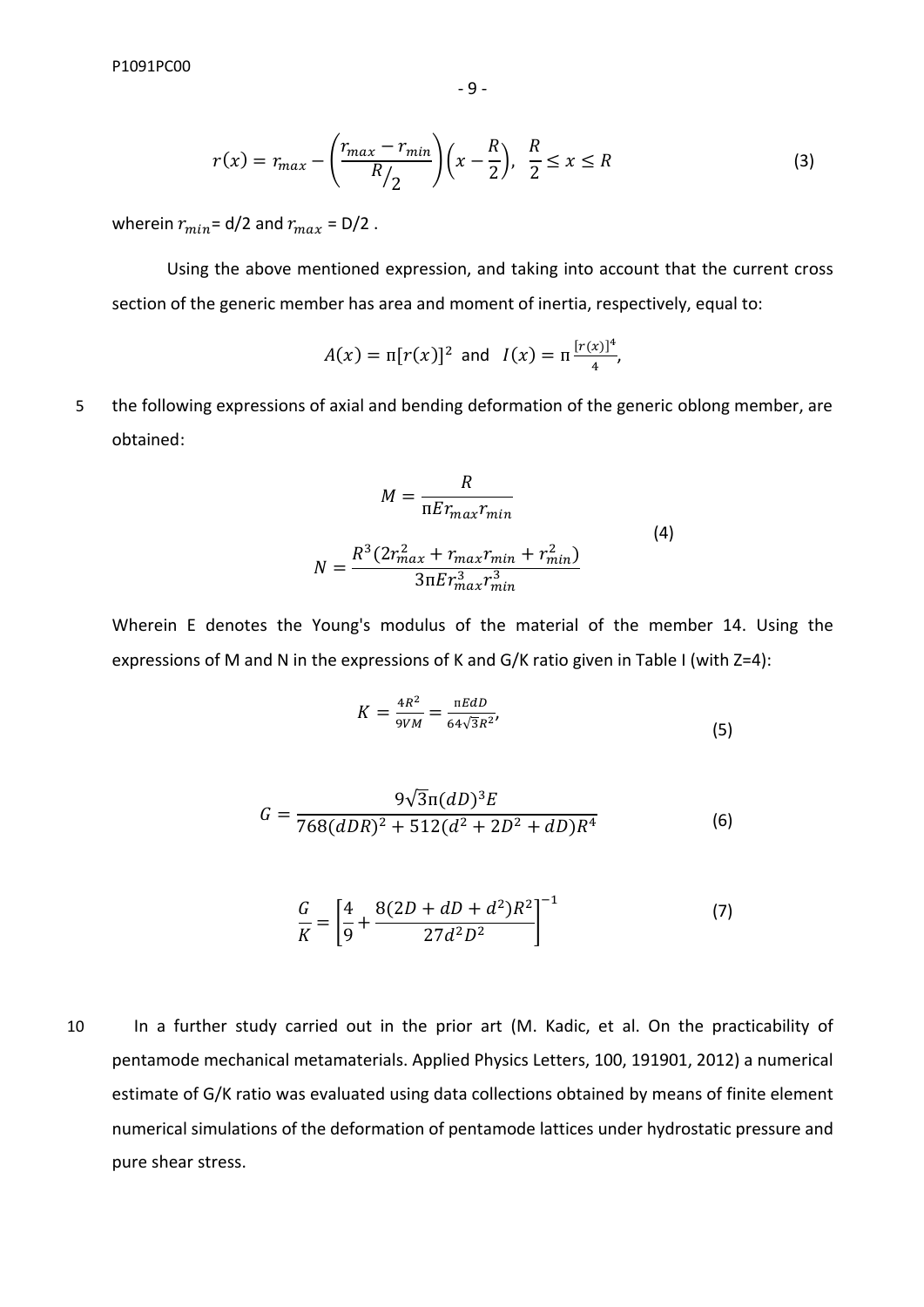- 10 -

The numerical estimate provided in the prior art has the following expression:

$$
\frac{G}{K} = \left[ \left( \frac{R}{d} \right)^2 \sqrt{\frac{R}{D}} \right]^{-1} \tag{8}
$$

In Figure 5, a comparison between the expressions of the G/K ratio corresponding to the two above models is shown (that is, a comparison between the expressions (7) and (8)).

In particular, the data shown in Figure 5 were obtained assuming a lattice characteristic 5 constant a= 15mm (R = 6.5mm); D/a ratios equal to D/a = 0.174, D/a = 0.087 or D / a = 0.044; and by varying the ratio d/D from zero to one. In the graph shown in Figure 5 the continuous curves were obtained by applying the analytical report (7) while the dashed curves are related to the empirical relation (8).

In the present example, the limit cases  $d/D=0$  and  $d/D=1$  correspond, respectively, to a 10 pentamode structure in a regime dominated by extensional deformation (nodal connections of hinged type), and to a pentamode structure with cylindrical oblong elements having constant section (bending stiffness different from zero).

The differences between the values obtained by applying the empirical relationship and the analytic relationship above mentioned, are justified by the fact that the analytic formula (7) was 15 obtained on the basis of a model that adopts beam elements for the members(one-dimensional theory), while the numerical formula (8) was obtained from finite element models with 3D solid elements (tetrahedral finite element mesh).

Both the estimates show that the shear modules of the pentamode lattices can be adjusted appropriately designing the characteristic dimensions of the oblong elements d and D.

20 Therefore, advantageously, the mechanical and acoustic properties of a pentamode lattice vary, suitably designing the shape of each member (for example by varying the ratio d/D) and mainly depend on the geometry of the lattices.

In addition, although to a minor way with respect to the lattices geometry, the above mentioned properties vary depending on the specific material with which members are realized.

25 In particular, the dissipation capacity of the isolator device according to the present invention can be modulated through a suitable selection of the material used for the realization of pentamode lattices. For example, members 14 can be realized by metallic material, using the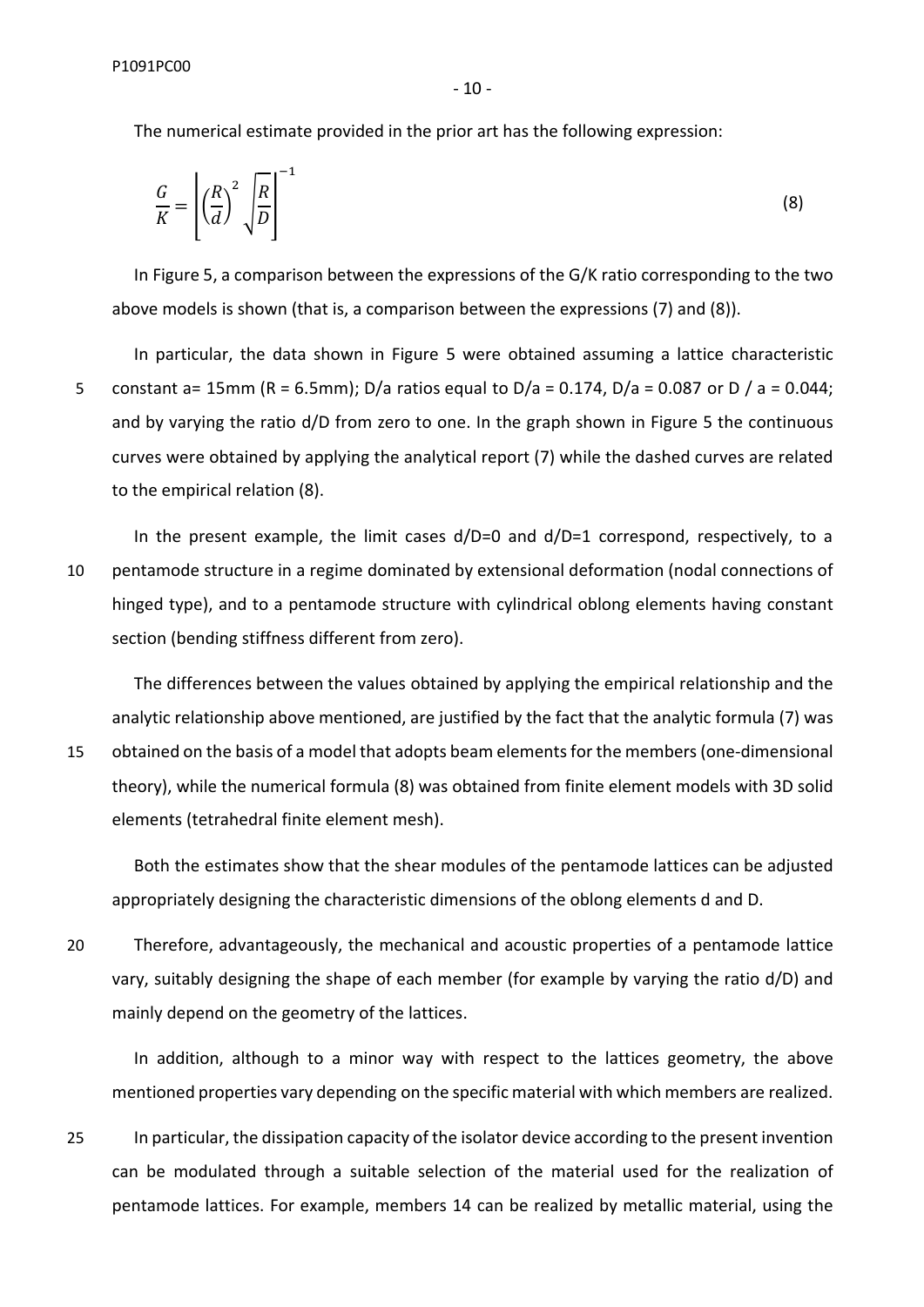energy dissipation capacity of the material as a result of anelastic deformation mode; or, optionally, members 14 can be realized by polymeric or glass material, using the energy dissipation capacity of the material due to tangential strains.

The specific configuration of the reticular structure helps to define the mechanical properties 5 in the elastic phase of the pentamode material. Furthermore, the possibility to choose a specific material for the realization of the pentamode lattice - with equal structure and therefore with equal mechanical properties in the elastic phase - allows to adapt the energy dissipation capacity and the duration of the life cycle of the device insulator (or its durability) to the actual conditions of use, further reducing the required maintenance costs.

10 Therefore, it is possible to adapt the mechanical properties of the pentamode insulators to those of the structure or building to be insulated, by varying the geometry of the pentamode lattice and the nature of the used materials (for example as shown in relation (6) and in Table II). On the contrary, in the known elastomeric insulators, the achievement of very low values of the tangential elastic modulus, is typically associated to a drastic reduction of the vertical bearing 15 capacity, making such insulators not particularly suitable for structures having very high vibration periods (i.e. particularly tall buildings, very deformable structures, foundations on particularly soft soils, etc.).

Moreover, through the design and the realization of composite laminated material insulators obtained by forming soft pentamode layers with different geometries and materials inserted 20 between rigid confinement, it is possible to optimize the properties of the isolator device in relation to the application need.

This possibility is very limited in the elastomeric isolators currently available on the market, since in the latter the only variable lamination usable for the optimized design of composite laminates devices consists in the choice of the type of rubber (natural or synthetic) to be used 25 for the deformable layers.

In an alternative embodiment, the isolator device according to the present invention further comprising a central element (so-called "core") made of dissipative material, optionally lead, in order to increase the dissipation capacity of the device.

A further embodiment of the device according to the present invention further provides 30 sensors positioned at selected elements of pentamode lattices to allow a measurement of the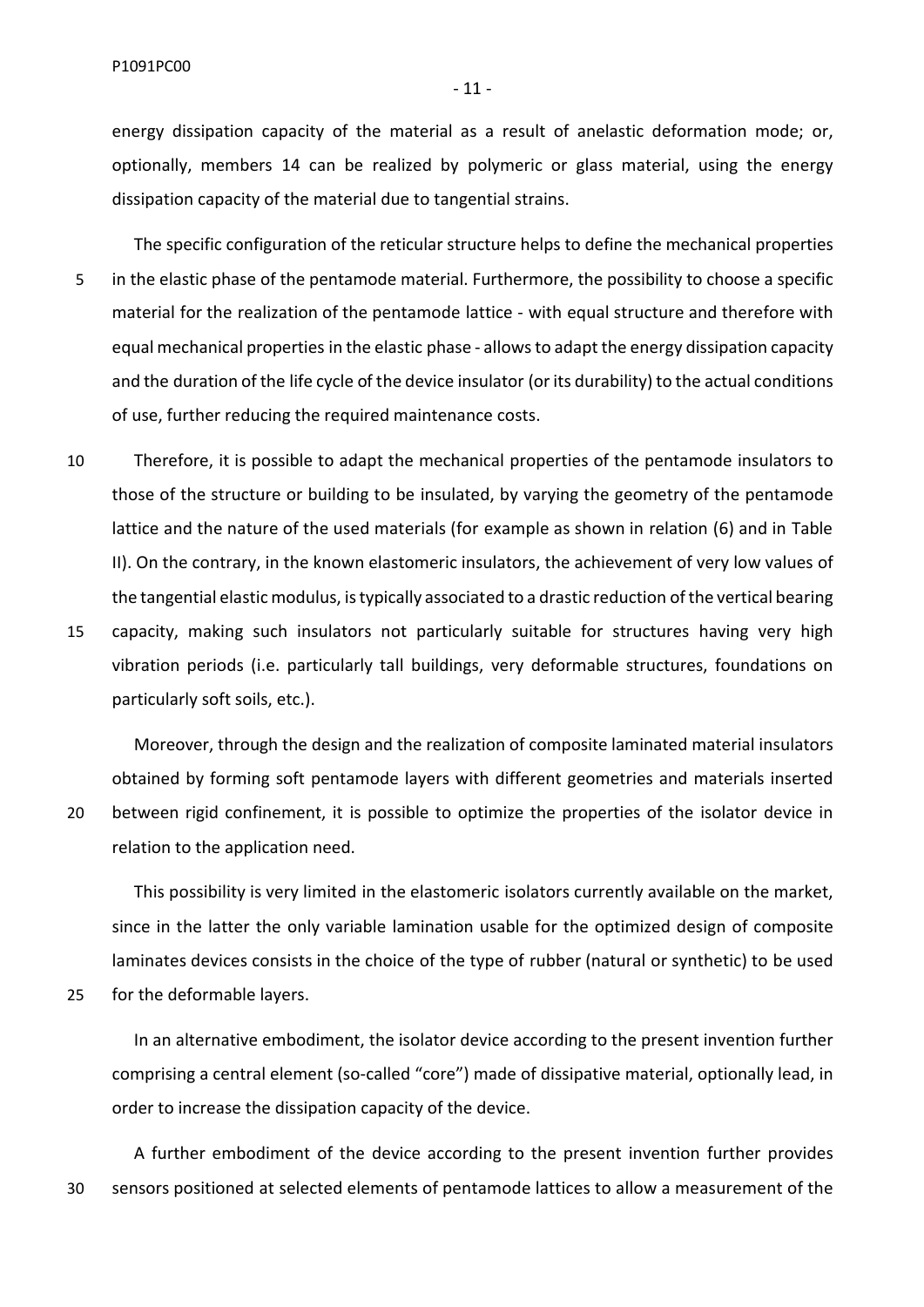lattice response to external solicitations and evaluate for example a state of structure degradation.

Optionally, by the positioning of at least one actuator at the lattice, it is possible to perform a dynamic adjustment of the lattice properties.

5 The dynamic adjustment of the device properties can be obtained by introducing actuators whit any principle, which are able to change the length and/or the solicitation state of the members composing the device (such as, for example, mechanical, electrical, piezoelectric, electromagnetic, or telescopic actuators made of shape memory alloy, at different scales). In particular, through an appropriate positioning of the actuators it will be possible to modify the 10 geometric and/or mechanical characteristics, or the size and/or the masses of the junctions interposed between members.

In particular, by placing suitable actuators and/or sensors for example at a lattice member or junction, it will be possible to vary the response of the device depending on the specific stress received and measured.

15 The pentamode lattice of the device according to the present invention can also be advantageously manufactured by means of 3D printing techniques, additive or subtractive, at different scales. This technique provides the transfer of aided computational design ("computer aided design" or CAD), produced by a preliminary optimization phase of the geometry and of the device material, to a 3D printer that may employ one or more printing materials (metals, 20 polymers, etc.).

The inventors of the present invention according to the present invention have performed a comparative analysis between some embodiments of insulator devices according to the present invention and traditional insulator and dissipation systems, highlighting the considerable technical advantage of pentamode insulators in the structural engineering field, thanks to the 25 easy adjustment of their mechanical and durability properties, as a function of the pentamode lattices geometry of and of the characteristics of the used materials, and that they offer the possibility to realize composite laminates systems of non-conventional type.

Taking into consideration a commercial elastomeric isolator having diameter Ø33.5''(0.8509m) and height 13.85''(0.351m), composed by 29 rubber layers having thickness 30 equal to 7mm, 28 steel elements having thickness equal to 3.04mm, two terminal rubber layers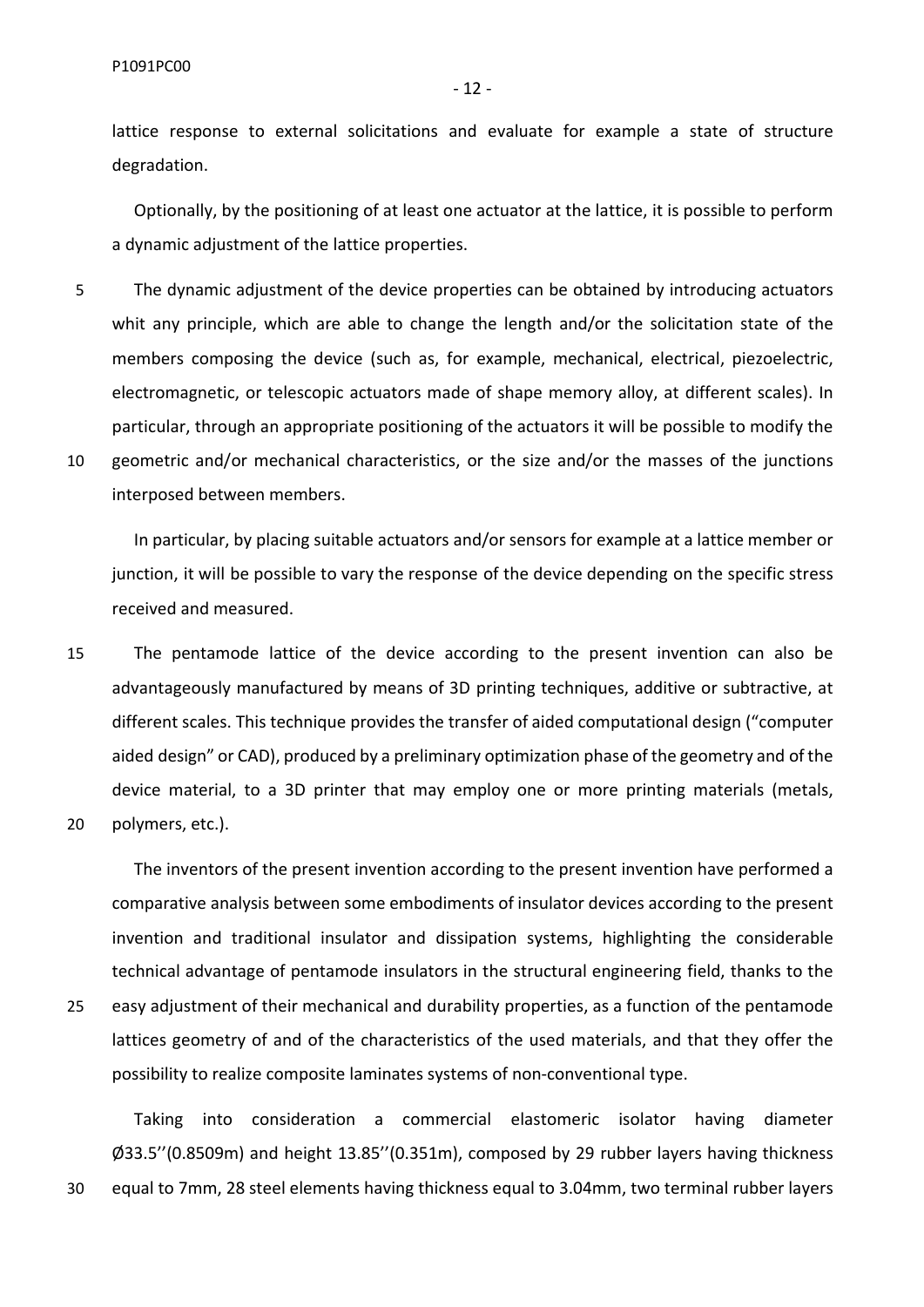- 13 -

having thickness equal to 31.8mm and two in the closure steel elements (isolator E Type [RB-800] produced by Dynamic Isolation Systems, Inc, McCarran, NV, USA, hereinafter referred to as "comparative elastomeric isolator"). Figures 3 and 4 show the hysteretic responses (lowdissipation) of that isolator, in terms of load cycles with constant speed shear stress ( *τ* ) - shear 5 deformation (*γ* ) and normal tension ( *σ* ) - axial strain (*ε* ).

The latter were obtained by applying a vertical preloading  $\sigma = 0.31 MPa$  (source: Caltrans Testing Facility, University of California, San Diego). The experimental results shown in Figures 3 and 4 provide a medium shear module  $\overline{G} = 0.791 MPa$ , and a medium compression module of the rubber-steel composite system equal to:  $\overline{E}_z = 330 MPa$ .

- 10 Embodiments of insulator devices according to the present invention, which hereinafter will be called simply the "pentamode insulators" or PMB (acronym of the English term "PentaMode Bearing"), can be designed by placing layers of pentamode lattices ("soft or deformable layers") alternating to "hard" material layers, such as for example, steel layers ("hard layers").
- Table II show the mechanical properties of the embodiments of different types of pentamode 15 insulators. The pentamode layers of such systems are constructed by replicating the unit cell illustrated in Figure 2(b) for  $n_a \times n_a$  times in the horizontal plane and for  $n_v$  times in the vertical direction. In Table II it is assumed - purely by way of example  $-n_v = 1$ , obtaining a thickness of the pentamode layer equal to:  $t \equiv a$ . Nella. In the same table, again by way of example, for the pentamode layer material have been examined, alternatively, a steel with Young's modulus 20 *E G* 206 *Pa* (obtaining pentamode isolators SPMB1 and SPMB2) and the polymer "FullCure850 VeroGray" having Young's modulus  $E = 1.4 GPa$ , which it is commonly used as a printing material in 3D printers manufactured by the famous company Stratasys® (obtaining pentamode isolators PPMB1 and PPMB2). The isolators in Table II correspond to different values of the geometric parameters *a* , *D* and *d* , which identify the geometry of the pentamode 25 lattice.

To estimate the pentamode insulator shear elastic modulus, the above formula (5) has been used, while for the calculation of the compression elastic modulus the following formula has been used:

$$
E_c = 6.73GS_1^2 \tag{7}
$$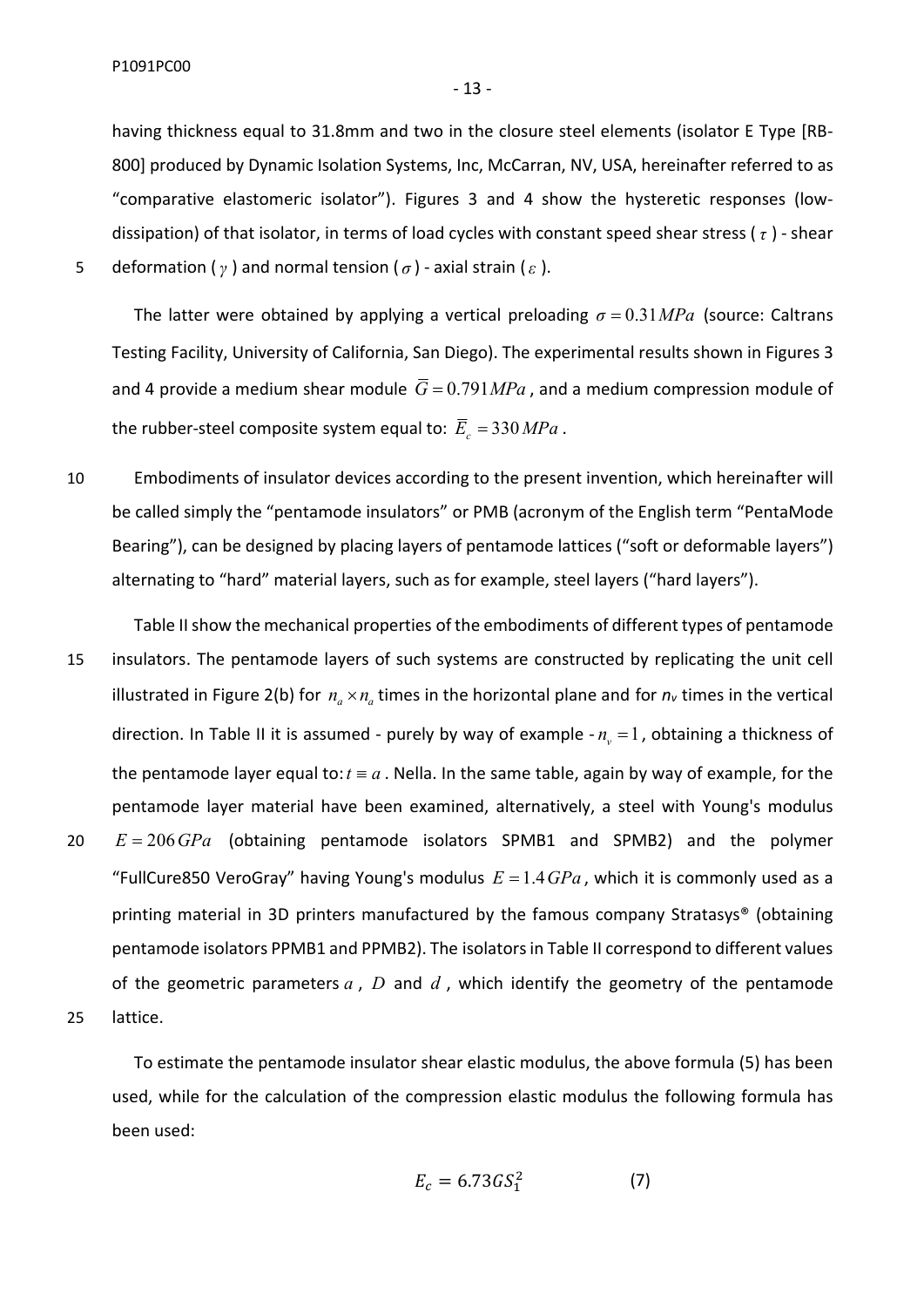P1091PC00

wherein the following form factor:  $S_1 = \frac{L^2}{4ti}$  $\frac{L^2}{4tL} = \frac{n_a}{4n_a}$  $4n_v$ has been introduced, having denoted by *L* the side of the intermediate pentamode layer.

- 14 -

The above mentioned formulas lead to obtain a shear modulus  $G = 0.791 MPa$  and a compression module  $E_c = 341 MPa$  for the pentamode insulators described in Table II. These 5 modules are practically coincident with the medium module values of the elastomeric comparison insulator (respectively  $\overline{G} = 0.791 MPa$  and  $\overline{E}_c = 330 MPa$ ), which demonstrates the ability of the analysed pentamode systems to replicate the mechanical and insulation properties of a commercial elastomeric isolator.

Figures 3 and 4 show a comparison between the experimental stress-strain curves of the 10 insulator, and stress-deformation linear laws corresponding to the elastic modules of pentamode insulators of Table II, overlooking, as first approximation, the energy dissipation properties of these latter systems.

In particular, Figure 3 shows a comparison between the constitutive shear bond of the pentamode insulators (PMBs) in Table II and the experimental shear response of a comparison 15 elastomeric isolator. Figure 4 shows a comparison between the axial constitutive bond of pentamode insulators in Table II and the experimental response of a comparison elastomeric isolator.

| Isolator          | $t \equiv a \lfloor mm \rfloor$ | R[mm] | $n_a$ | $L = n_a a[m]$ | $d=\frac{D}{2}[mm]$ |
|-------------------|---------------------------------|-------|-------|----------------|---------------------|
| SPMB1             | 5                               | 2.17  | 32    | 0.16           | 0.19                |
| SPMB <sub>2</sub> | 10                              | 4.33  | 32    | 0.32           | 0.37                |
| PPMB1             | 5                               | 2.17  | 32    | 0.16           | 0.66                |
| PPMB <sub>2</sub> | 10                              | 4.33  | 32    | 0.32           | 1.32                |

Table II

20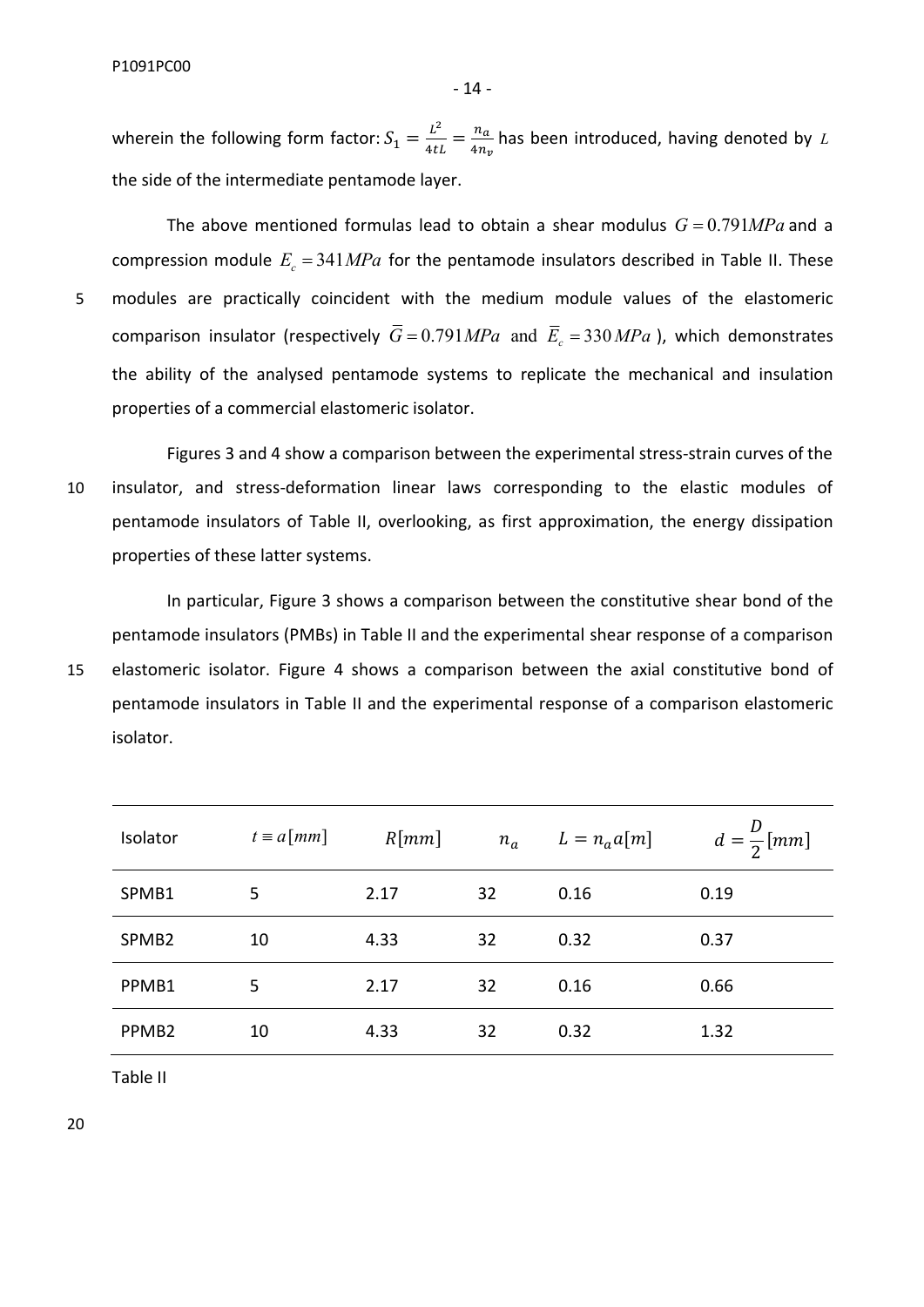Different devices based on the use of pentamode lattices confined between plates of hard material have been designed and compared, estimating for each of them the main mechanical characteristics, that is, the tangential elastic modulus (or shear modulus) and the compression 5 elastic modulus. The results obtained have allowed to highlight that the mechanical response of pentamode insulators can be modulated by suitably designing the flexural stiffness and the geometric characteristics of the members and nodes of pentamode lattices. It is also observed

- that these characteristics can be made virtually coincident with those of the traditional elastomeric isolators.
- 10 Preferred embodiments have been described above and some alternatives of the present invention have been suggested, but it is to be understood that the skilled persons can make modifications and changes, without departing from the related scope of protection, as defined by the attached claims.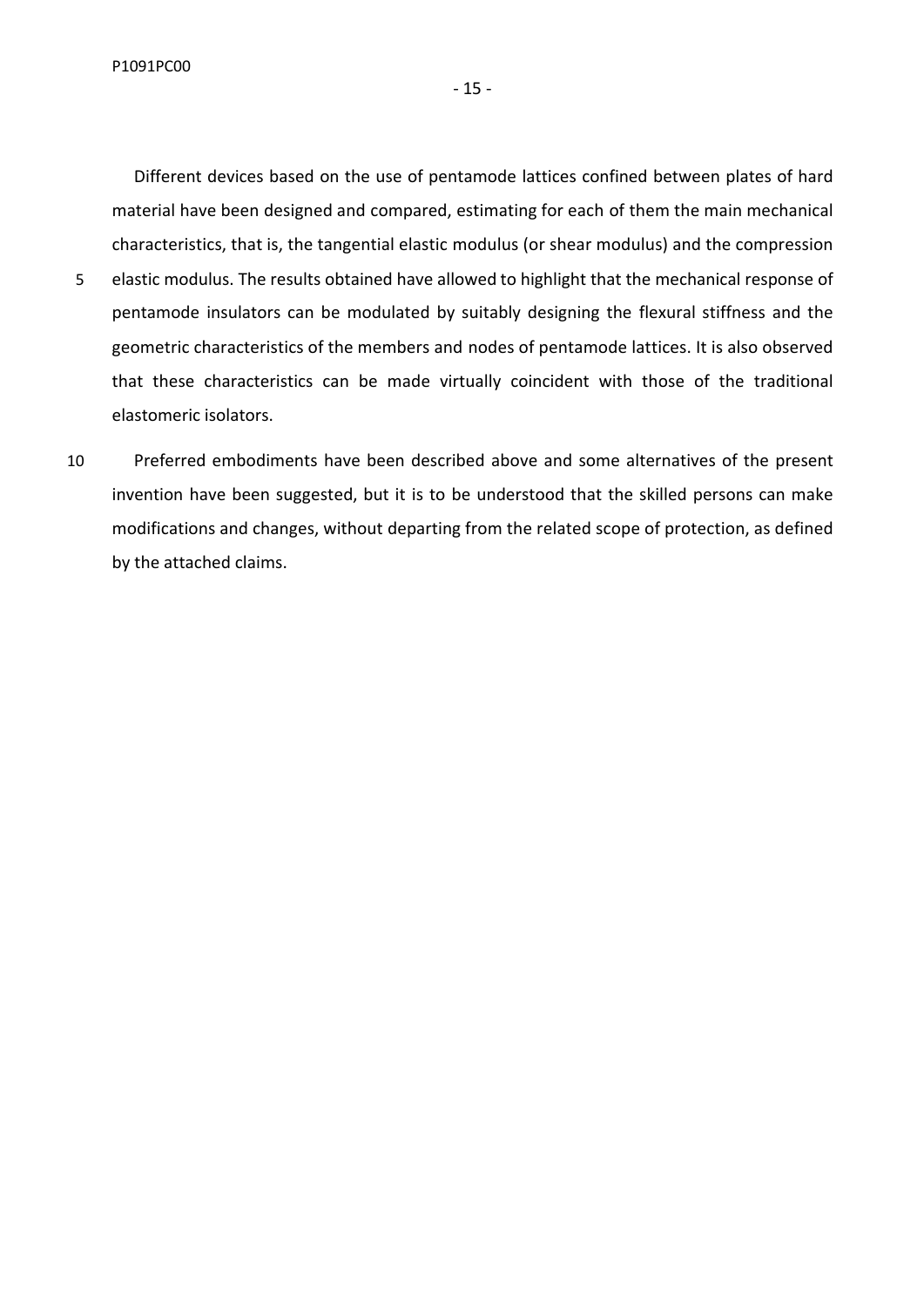#### **CLAIMS**

**1.** Seismic isolator device shaped to be positioned at the base of a building to absorb a vibration arising from a seismic movement, comprising a layered structure (100) in which an intermediate layer (12) made of a material at least partially deformable, is located between an upper laminar

5 element (11) and a lower laminar element (13) made of a rigid material, characterized in that said intermediate layer is made of a pentamode material.

**2.** Isolator device according to the previous claim, wherein said pentamode material is shaped as a lattice comprising a plurality of unit cells (45).

**3.** Isolator device according to the previous claim, wherein each unit cell (45) of said plurality of 10 unit cells (45) is shaped like a face-centred cubic crystal.

**4.** Isolator device according to any one of claims 2 or 3, wherein each of said unit cells (45) includes four primitive cells (15) adjacent to each other.

**5.** Isolator device according to the previous claim, wherein each of said primitive cells (15) comprises four members (14).

15 **6.** Isolator device according to the previous claim, wherein said member (14) are positioned according to a tetrahedral structure.

**7.** Isolator device according to any one of claims 5 or 6, wherein each of said member (14) is shaped as an oblong element with a variable diameter.

**8.** Isolator device according to the previous claim, wherein said oblong element has a diameter 20 (D) maximum at a centreline portion and a minimum diameter (d) at each end.

**9.** Isolator device according to any of claims 5 to 8, wherein said member (14) have equal length (R).

**10.** Isolator device according to any of claims 5 to 9, wherein said member (14) are made of metallic material, optionally in the ceramic material, more optionally in polymeric material.

25 **11.** Isolator device according to any one of the preceding claims wherein at least one of said upper layer and lower layer is made of steel.

**12.** Isolator device according to any one of the preceding claims, comprising at least one sensor positioned or positionable at said lattice to allow for a measurement of a received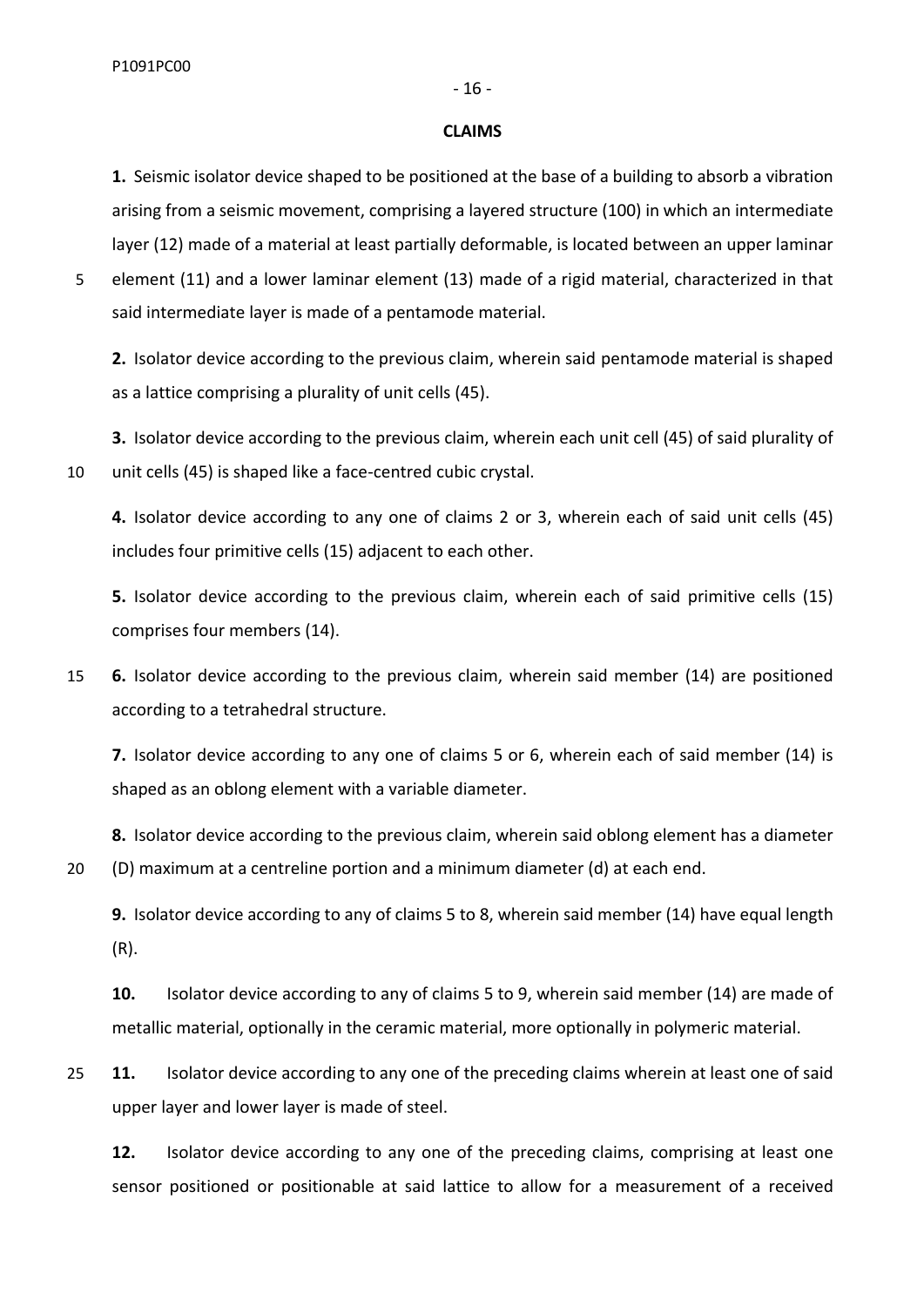solicitation.

**13.** Isolator device according to any one of the preceding claims, comprising at least one actuator positioned or positionable at said lattice to allow a dynamic adjustment of the lattice.

**14.** Isolator device according to any one of the preceding claims, further comprising a central 5 element made of dissipative material, optionally made of lead.

**15.** Isolator device according to any one of the preceding claims, comprising a plurality of layered structures (100) and a plurality of intermediate layers (12) alternating between them.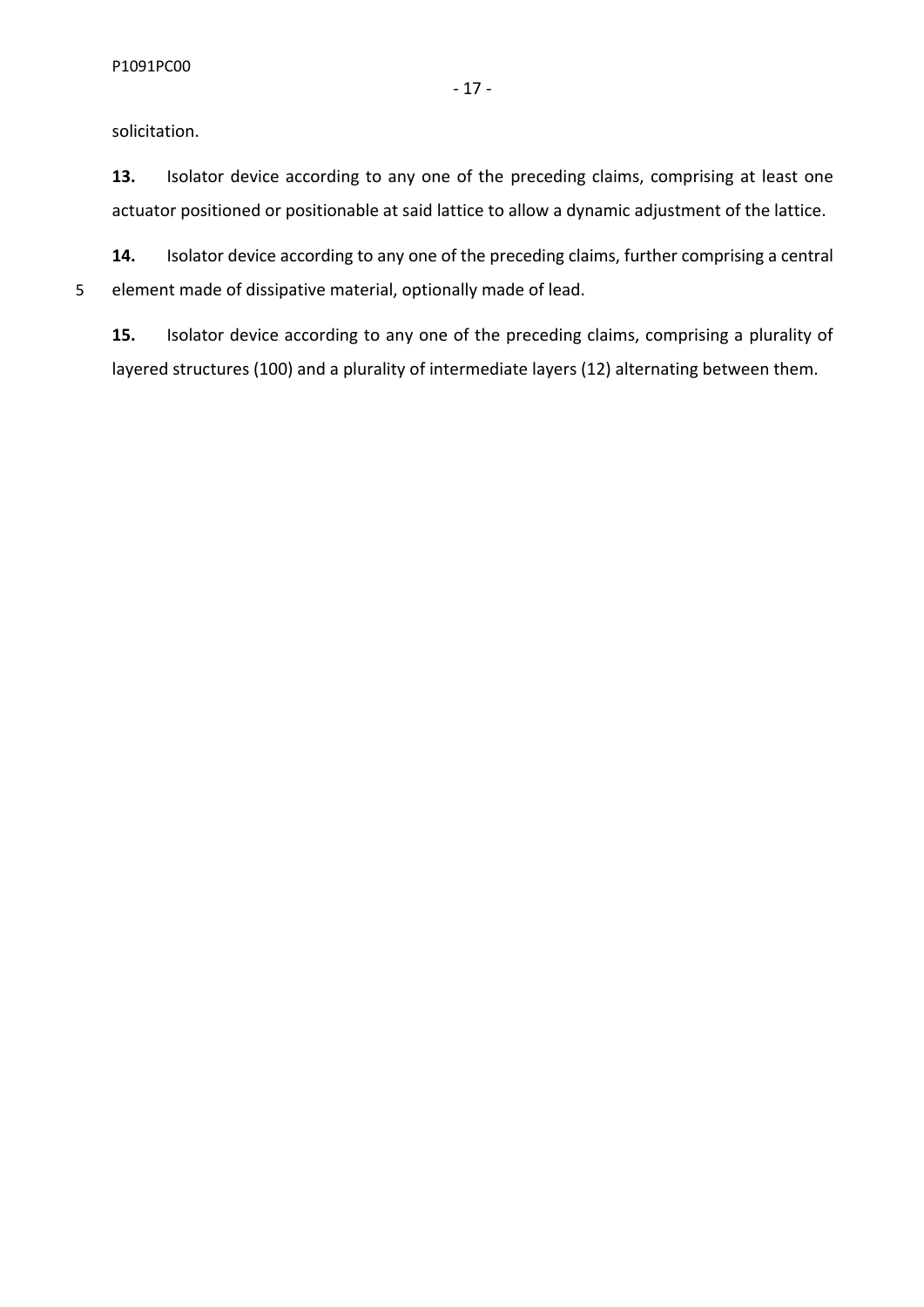## **ABSTRACT**

# SEISMIC ISOLATOR DEVICE

-----

5 Seismic isolator device shaped to be positioned at the base of a building to absorb a vibration resulting from a seismic movement, comprising a layered structure (100) wherein an intermediate layer (12) made of a pentamode material is comprised between an upper laminar element and a lower laminar element made of a rigid material.

10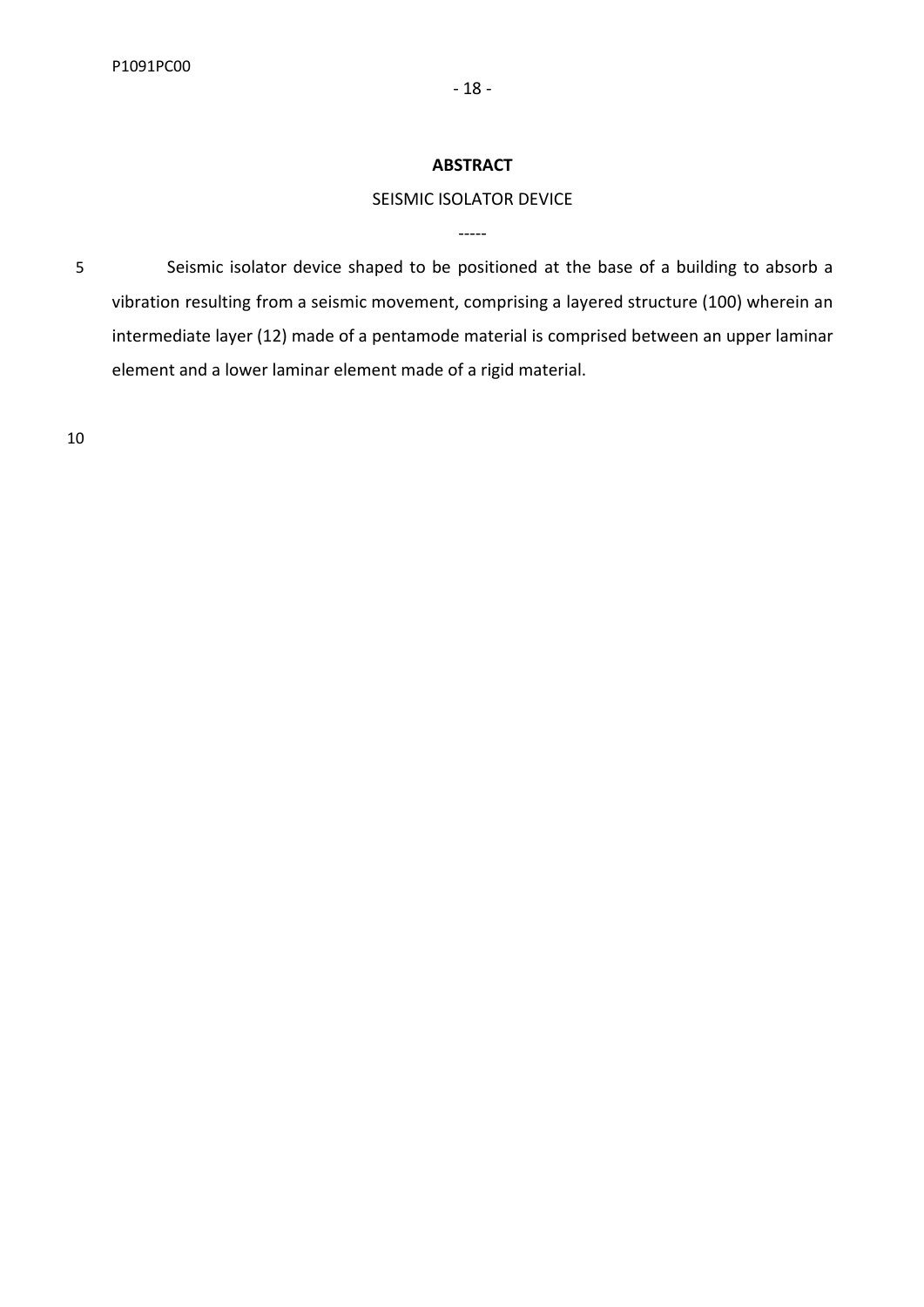







Fig. 2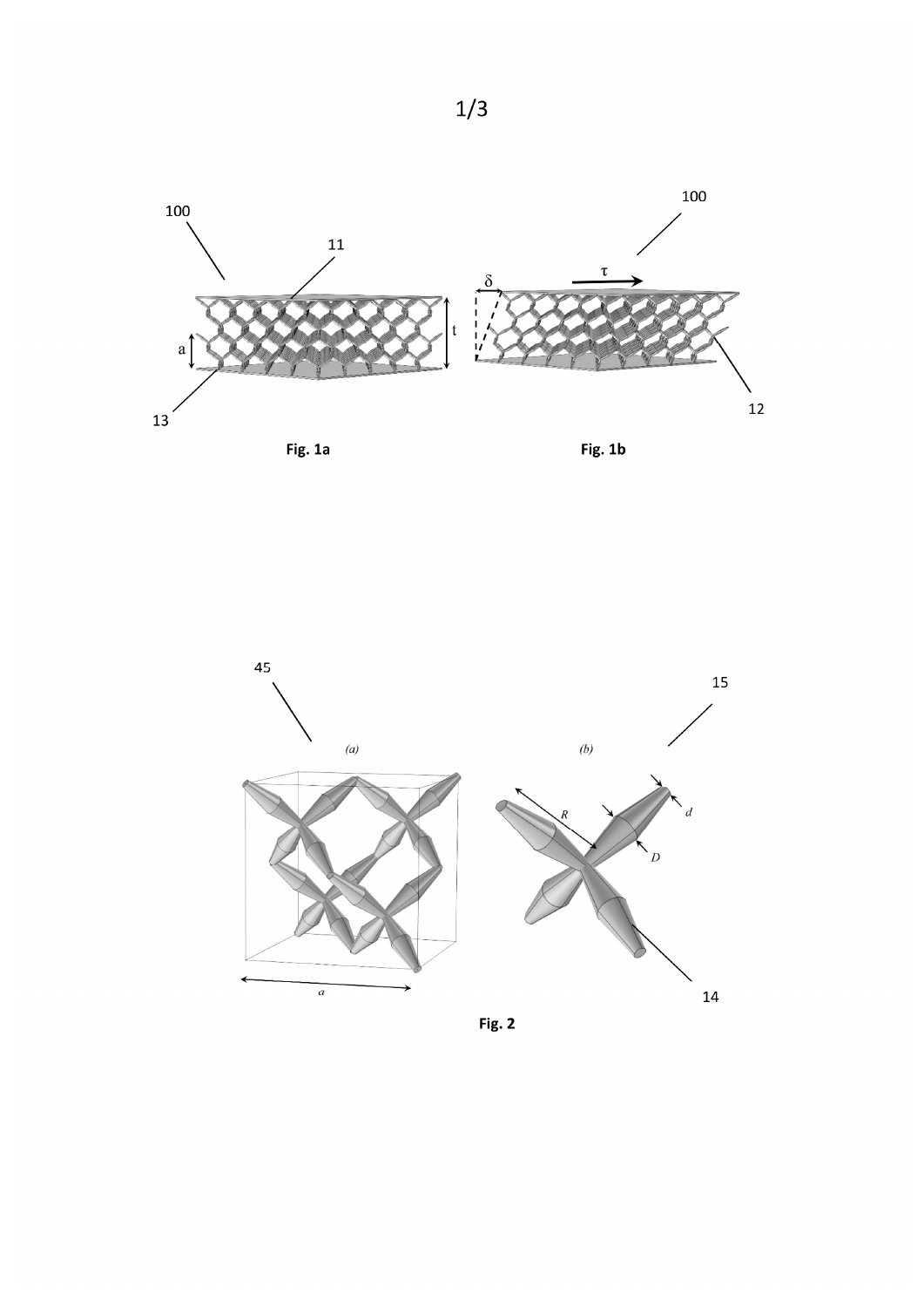

Fig. 3



Fig. 4